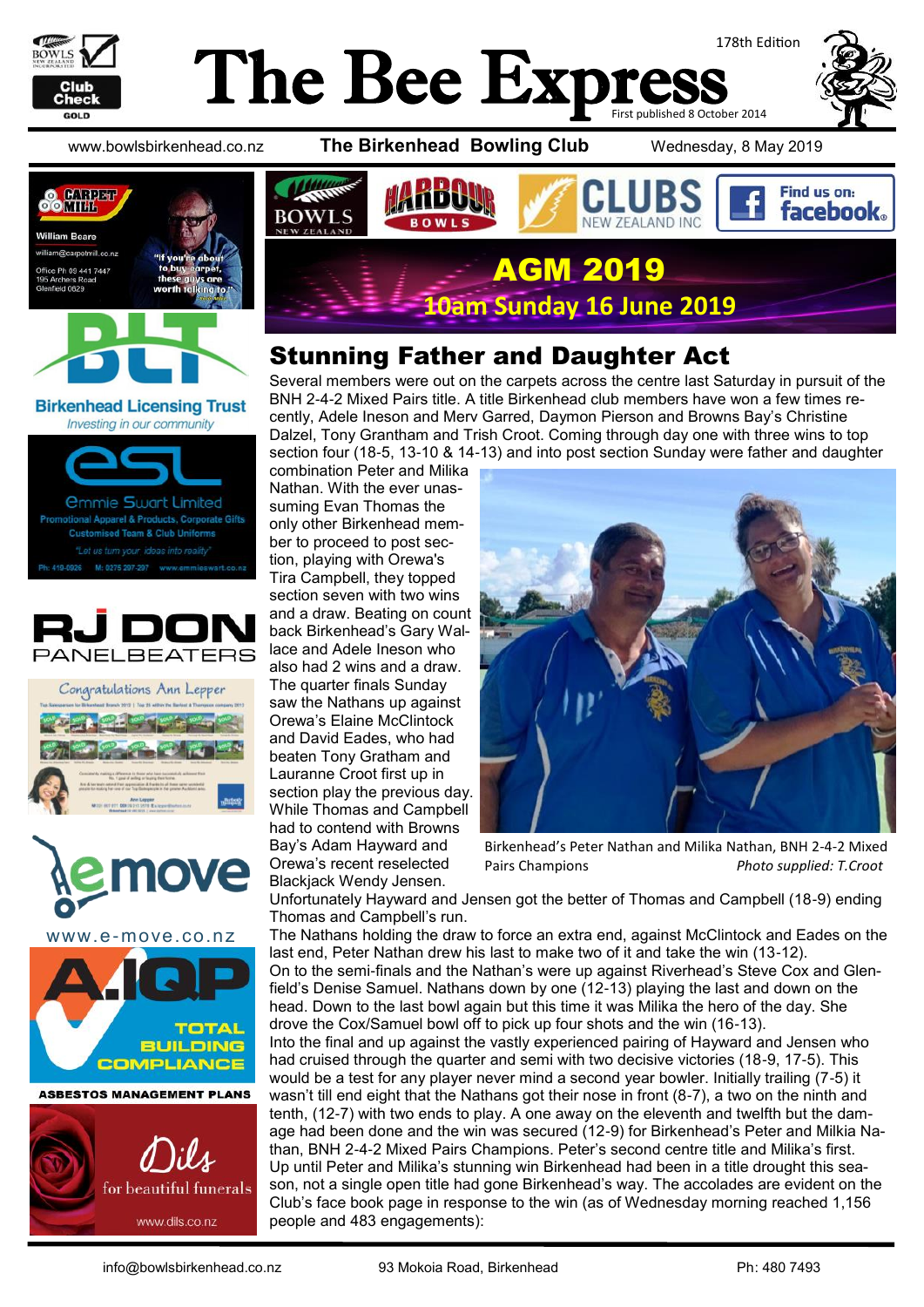www.bowlsbirkenhead.co.nz **The Birkenhead Bowling Club** Wednesday, 8 May 2019





Licensed under the REAA 2008













## Quiz Night Tomorrow! 7pm Thursday 9 May Enter on the Night

Quiz Partners: Barfoot & Thompson Birkenhead, Tim Roskruge, Tim Webb and Bill Hansen.

#### On The Greens

Wednesday 8 May – 10am Club Day (AC, Single Entry) – Club uniform or creams Friday 10 May – 4pm Unders and Overs (70s versus over 80s) Sunday 12 May - 9am Sunday tournament (OACT) – Cancelled Wednesday 15 May – 9.30am Wednesday Tournament (OACT) – lunch provided Saturday 18 May – 8.30am First Year Singles (entries close 5pm Thursday 16 May)

- 1pm Closing Day Afternoon Tournament (names in by 12.45pm)

#### Inside this Weekend

#### **Friday 10 May – Club Night**

Raffles, Happy Hour, Members Draw, Joker 500 Racing – Ashburton (Thoroughbreds), Alexandra Park, Addington (Harness), Addington, Wanganui (Dogs) and racing from across Australia Super Rugby\* - 7.35pm Blues v Hurricanes NRL\* - 8pm Wests Tigers v Panthers **Saturday 11 May**

Racing – Rotorua, New Plymouth (Thoroughbreds), Winton (Harness), and racing from across Australia, including Doomben – Doomben 10,000

1<sup>st</sup> XV Rugby\* - Midday Rangitoto College vs Takapuna Grammar

Super Rugby\* - 5.15pm Highlanders v Jaguares

- 7.35pm Chiefs v Sharks

NRL\* - 5pm Bulldogs v Knights

- 7.30pm Warriors v Dragons

#### **Sunday 12 May**

Racing – Invercargill (Thoroughbreds), Oamaru (Harness), Manukau (Dogs) and racing from across Australia

Super Rugby\* - 6.05pm Brumbies v Sunwolves

NRL\* - 4pm Roosters v Raiders

- 6.05pm Rabbitohs v Cowboys

\* *viewing selection is determined by the members.*

#### Saturday 18 May – Closing Day & Prize Giving

As with previous closing days there will be the usually closing day afternoon tournament with prizes. Followed later by the awarding of the cups, winners badges and the cash to those lucky recipients. Finger food will be available at the conclusion of the prize giving. Members and partners are welcome.

1pm - Cclosing Day Afternoon Tournament (names in by 12.45pm)

4pm - Prize Giving followed by finger food.

#### AGM 2019

The Birkenhead Bowling Club's AGM 2019 is 10am Sunday 18 June 2018. A formal notice has gone out this week to all financial members. Applications for the positions on The Birkenhead Bowling Club Board of Management close with the Club Secretary at 5pm on 1 June 2019. Expressions of Interest are also called for Committees & Appointed Personnel positions within the Club. Names may be entered on the chart in the Club Rooms or delivered to the Secretary on the Committees & Appointed Personnel – Expression of Interest form.

If you haven't received your AGM notice via email or post by early next week there are spare copies available from the Club.

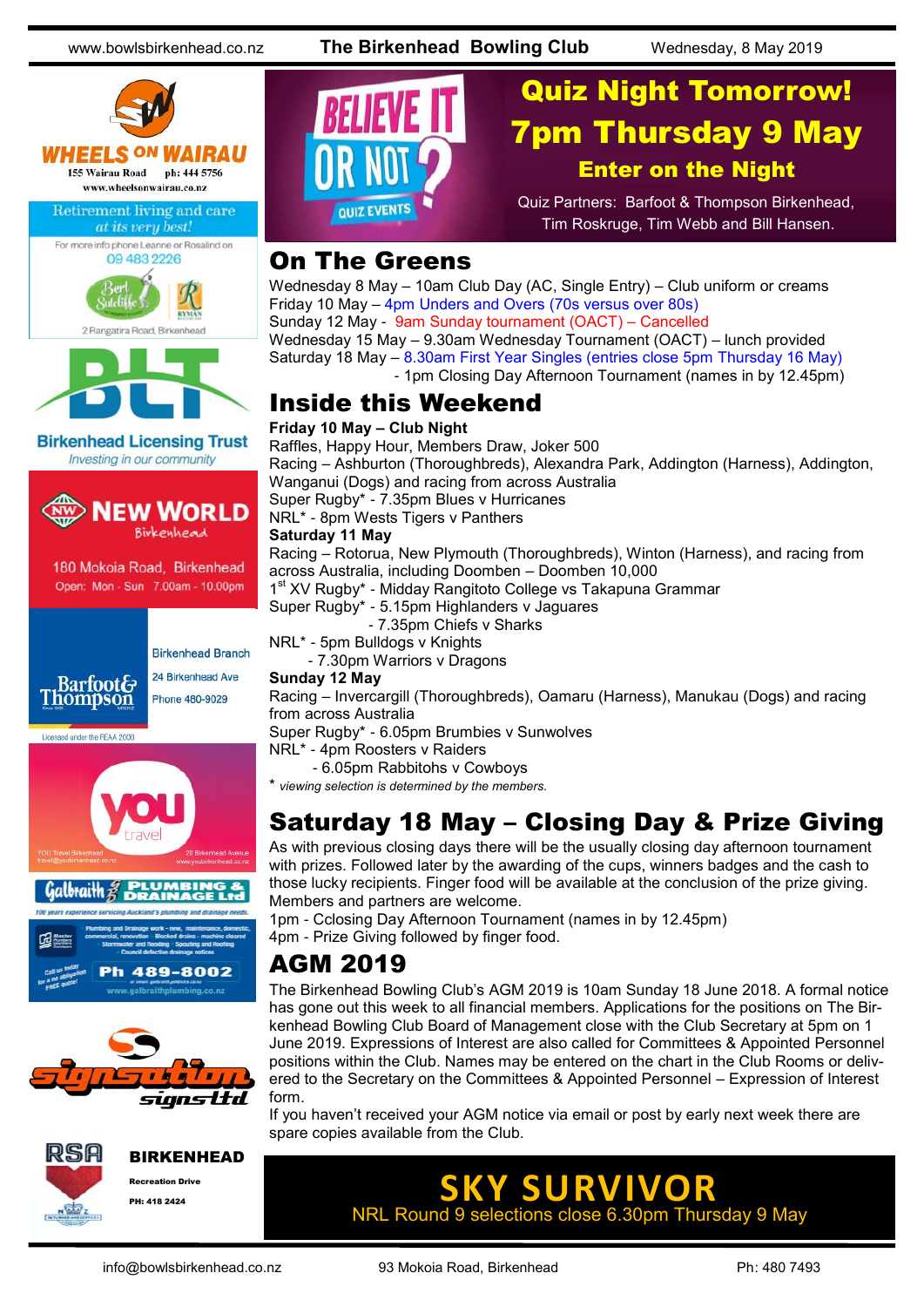Congratulations Ann Lepper braith à



.galbraithplumbing.co.nz









www.e-move.co.nz



www.dils.co.nz



www.bowlsbirkenhead.co.nz **The Birkenhead Bowling Club** Wednesday, 8 May 2019

#### Unders and Overs - Rescheduled Date

If your over 70 reserve 4pm Friday 10 May. It's the annual 70s versus over 80s clash and it's always a good tussle with the title tightly contested. Names on the whiteboard in the Club if you wish to play

## First Year Singles - Rescheduled Date

It all starts somewhere and that is your first year. The first year singles is a one chance only championship and you never get a second chance at claiming it. 8.30am Saturday 18 May

Entries close 5pm Thursday16 May

#### Book a Number

Can't get to the club for the first raffle on Fridays, Your number is gone, Can't get the same number straight through?. Don't despair!!!! You can prebook a number or numbers for each Friday's raffles, that way you will never miss out. Five raffles each Friday its \$10 to prebook a number in each raffle. If you would like to prebook a number contact Merv "the Swerve" Garred.

## Fish n' Chip Day

*By Geoff Darby:*

Annual "Fish n' Chip Day". Wednesday 1st May, Letter of appreciation

A brilliant sunny day, little wind and the lower green in beautiful condition. This lead to this year's completion being contested by some excellent bowling, by teams which were generally evenly matched.

The day was organised by Bob Murphy and Ken Edgar, they are to be congratulated on how well run the event went. The total number of bowlers was 24 and these were split into 8 teams. The competition was won by Mick Moodie's team. This team had 3 wins as did Peter Nathan's but the wining team was determined on number of points won as they had even ends. Evan Thomas won the differential.

The day was basically an end of season fun day for midweek bowlers. This tradition occurs annually toward the end of season. This year it was determined to change the format and play 2 games in the morning and 1 in the afternoon, and Instead of fish and chips, as we always had in previous years, Bernie Hall and son, Shanon, provided a splendid lunch of fish, chips, calamari, prawns and mussels, and a very nice salad. Thank you Bernie for a delightful lunch.

During the course of the day several of our incapacitated bowlers turned out to watch the bowling including Bub Pike, Alex Abela and Peter de Roo. It was nice to see them and they enjoyed their day. Days like these we also travel down memory lane and remember some of the bowlers that have passed on. May they bowl in peace.

As we are nearing the end of season we wish to acknowledge and thank where thanks is due. Firstly to our Sponsor, Ryman Health Care Bert Sutcliffe Village. Thank you for the sponsorship provided this year, it added a new dimension to the Wednesday bowls. The meat packs and other generous donations were gratefully received. Long may the association continue.

We would like to thank Bob, Ken and Tom (our committee representative) for their excellent efforts over the season, same goes for the guys that do the early morning green set ups. These same guys also give up their time to landscape, and maintain the club premises.

We must thank the ladies for cleaning up the kitchen after the days bowling is finished. Also of note, thanks to the midweek bowlers who give their time for corporate events, this brings much needed funds to the club, Best not forget Dave Moore for policing the car park.

Finally all you bowlers for your friendship, club support, banter and competitive spirit. If I have forgotten anyone please accept my apologies.

In closing, this year's "Fish n' Chip Day" was enjoyed by all, hopefully we can repeat the same next year.

Written in appreciation and on behalf of the Birkenhead midweek bowlers.

#### **Every Friday is Club Night**

**Merv "The Swerve" spins the raffles from around 4.30 onwards Happy hour 5 - 6pm Joker 500 on sale from 4pm Members Draw drawn between 5 - 7pm**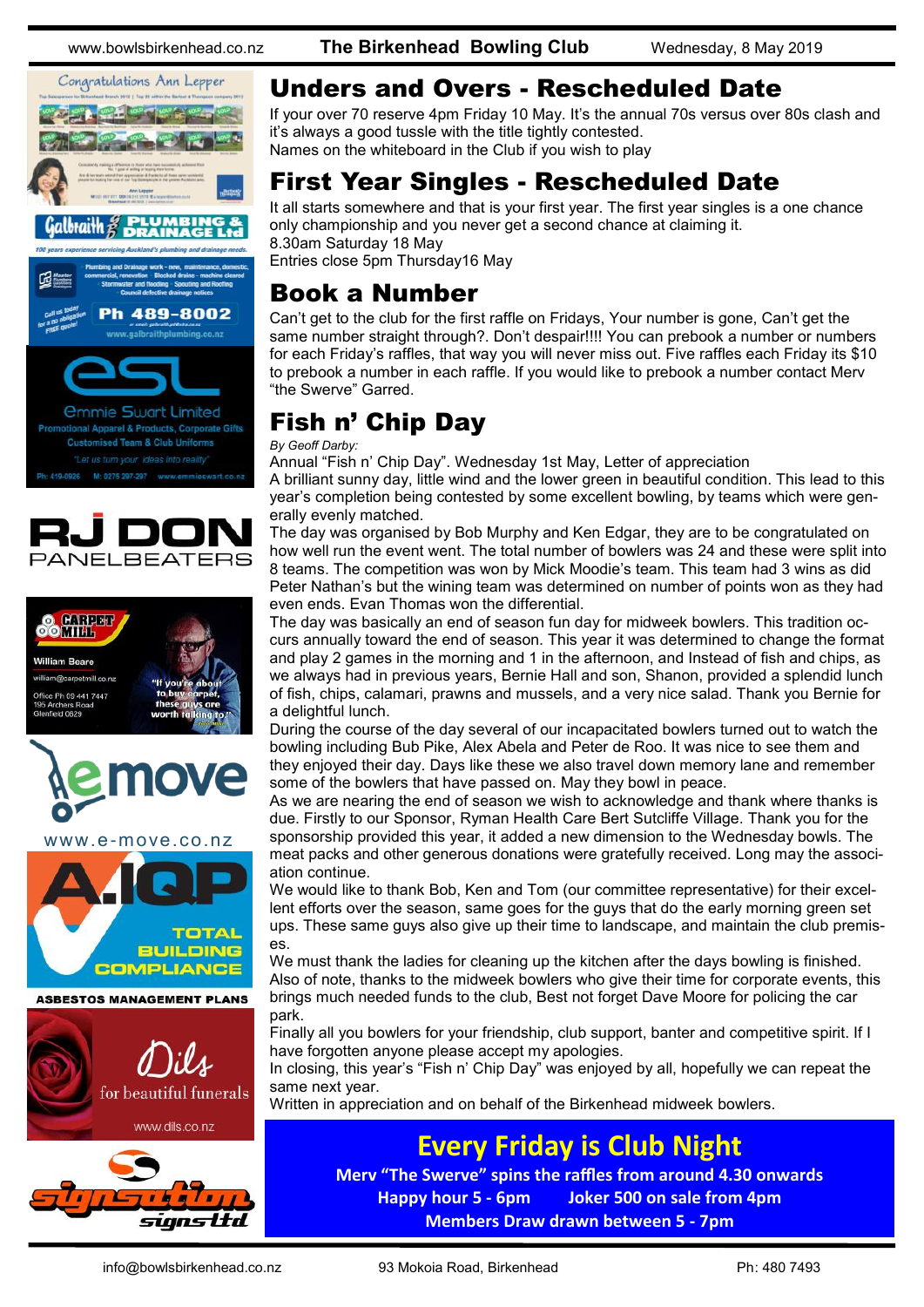

## Team World Confirmed

*Reproduced from Bowls Australia website: by Domenic Favata*

Ahead of the [inaugural World Bowls Challenge to hit Australian shores from November](https://www.bowls.com.au/new-world-bowls-challenge-event-headed-to-moama/)  [29-30,](https://www.bowls.com.au/new-world-bowls-challenge-event-headed-to-moama/) Team World has unveiled its star-studded line-up to take on the BCiB Australian Jackaroos in a composite, ten-a-side format at Moama Bowling Club.

Six-time Commonwealth Games gold medalist Alex Marshall MBE headlines the squad, selected by Englishman and World Bowls President, John Bell, with the Scot to be joined by a host of marquee names.

Countryman Darren Burnett, reigning world singles and champion of champions titleholder Shannon McIlroy (New Zealand), Canadian master-blaster Ryan Bester and Northern Ireland's Gary Kelly will join Marshall in the men's ranks, while the women's five is led by Kiwi legend Jo Edwards MNZM, the reigning Commonwealth Games singles gold medalist, world singles champion of champions and six-time winner of the World Cup.

Joining the New Zealander is 2018 Commonwealth Games singles bronze medalist Colleen Piketh (South Africa), Canada's Kelly McKerihen and English pairing Ellen Falkner and Katherine Rednall.

While the achievements of Falkner are known to most avid followers of the sport (threetime Commonwealth Games gold medalist, four-time world indoor champion and a world

fours gold medal to her name), prodigiously talented starlet Rednall will be one to watch during November's event. At the tender age of 23, she has already struck gold in the world indoor singles championship three times, along with a mixed pairs gold with Darren Burnett in 2016 and a bronze medal at last year's Commonwealth Games in the women's triples. It is expected that Australian coach Steve Glasson will announce his team following the completion of the 2019 Asia Pacific Championships in July.

Australia is unquestionably the most in-form nation on the global stage,



New Zealand's Jo Edwards MNZM and Shannon McIlroy selected in the 'Rest of the World' Team to play Australia, November 29-30 at the Moama Bowling Club.

having secured four gold, two silver and one bronze medal from eight disciplines at the most recent World Bowls Championships in 2016, in addition to five gold and two silvers from 10 disciplines at the 2018 Commonwealth Games.

It is envisaged that the event will be staged every two years with each subsequent new host nation then forming the side to contest the might of the rest of the world. Unsurprisingly, the competition format will deviate from tradition, with sets-play matches and sessions staged across two days, in order to bolster its appeal to audiences on Fox Sports Australia, with both nights to be televised by Bowls Australia's (BA) pay-tv partner. The event will begin with mixed triples, followed by men's pairs, women's pairs, then mixed pairs, and conclude with ten singles matches (five men's singles matches and five women's singles matches) staged across staggered starts.

#### **Team World:**

Men – Alex Marshall MBE (Scotland), Darren Burnett (Scotland), **Shannon McIlroy (New Zealand)**, Ryan Bester (Canada), Gary Kelly (Ireland).

Women – **Jo Edwards MNZM (New Zealand)**, Colleen Piketh (South Africa), Kelly McKerihen (Canada), Ellen Falkner (England), Katherine Rednall (England).

*Editor's note: Let's hope it will available on TV here in NZ or available to view via the internet.*

Licensed under the REAA 2008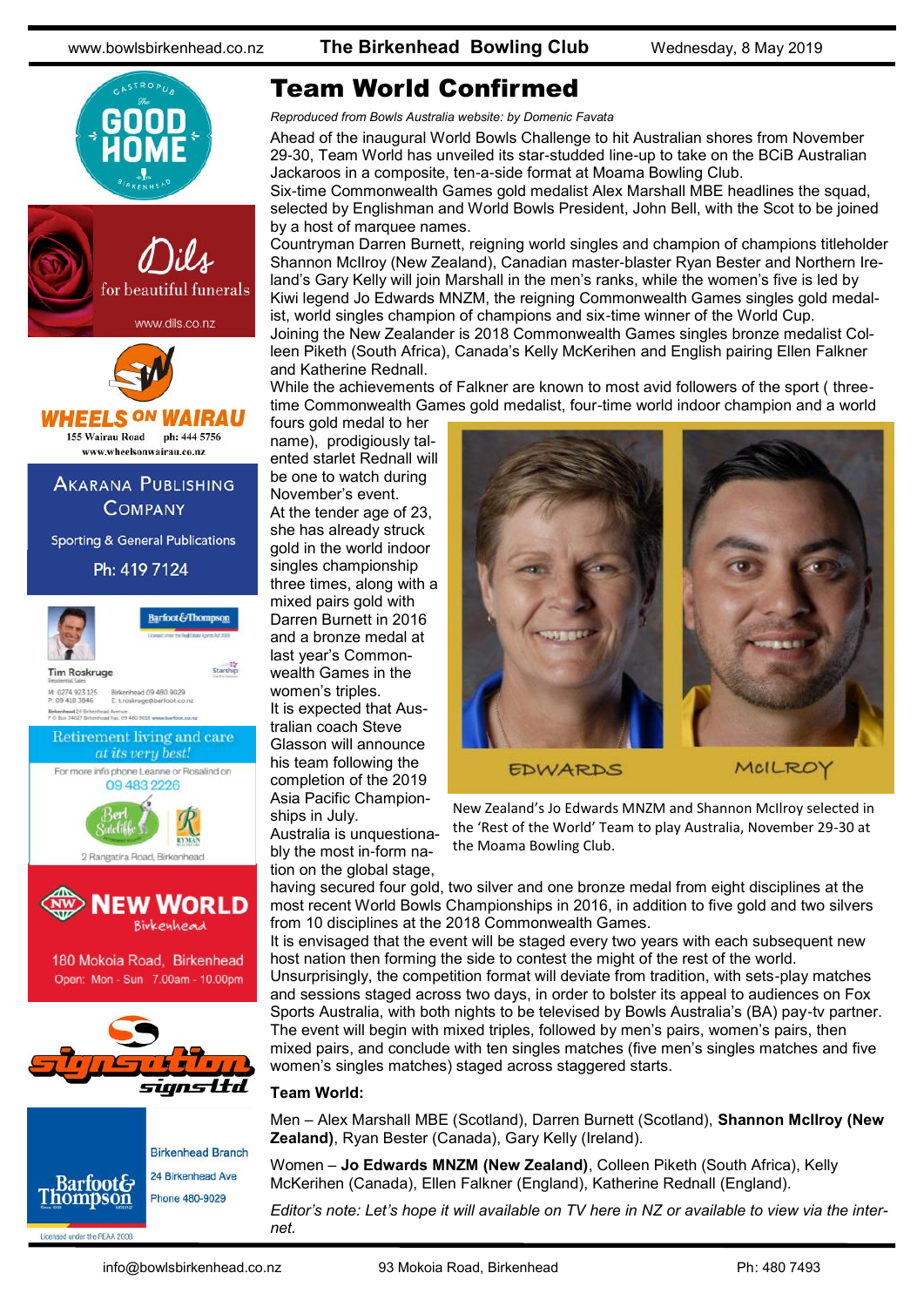www.bowlsbirkenhead.co.nz **The Birkenhead Bowling Club** Wednesday, 8 May 2019



# **Housie! Bingo! Thursday 16 May Caller: Kevin "Scratchy" George Cash Prizes First Game 7pm Bingo cards only \$1 per card**



Further info ph: 0275 297297, Entry restricted to 18 years and over Housie! Bingo! every third Thursday in the month

#### Pt Chev / Birkenhead "Friendship Shield"

Last winter saw the return of the games afternoons between Point Chevalier Bowling Club and Birkenhead Bowling Club, competing for the "Friendship Shield". Contended over games of darts, pool, and indoor bowls, the afternoons were a great success for both clubs and great fun. After the two legs Birkenhead had come out on top and claimed the Shield for 2018.

This winter we start our defence of the Shield with the first leg hosted by Pt Chev on the afternoon of Saturday 22 June. Birkenhead will host the return leg on Saturday 20 July at Birkenhead. Come and play or just support the team, Pt Chev has a TAB, gaming machines and liquid refreshment prices similar to Birkenhead's and they put on a mean spread to concluded the afternoon.

If you're keen put your name down on the list under the racing screens. Any questions direct them to John Hindmarch.

## Have You Changed?

Have you changed address, phone number or email during the past year? Have you notified the Club Secretary in writing? Are your details incorrect in the Club hand book? Here is your opportunity to tidy it all up. Fill in a yellow "Change of Details" form available at the Club with your correct details and hand it to the Club Secretary or to the bar. Your details will be updated and you won't miss anymore of the Club's communications. The following email addresses bounced back while emailing out the AGM Notice, if you belong to any of these email [secretary@bowlsbirkenhead.co.nz w](mailto:secretary@bowlsbirkenhead.co.nz)ith your name and updated/correct email address:

snaffle@xtra.co.nz [diannejmorris@gmail.com](mailto:diannejmorris@gmail.com) [holland@xtra.co.nz](mailto:holland@xtra.co.nz) [hariat1@outlook.com](mailto:hariat1@outlook.com) [clifford@xtra.co.nz](mailto:clifford@xtra.co.nz) richard.maddock@riless.co.nz

#### And Next Season?

As the 2018-19 summer season draws to a close and the greens get closer and closer to renovation time, work on next season's programme has begun. Opening day is looking like Saturday 31 August, this is to fit in with our guest speaker. The Centre opening is Sunday 7 September, followed by the Ivan Kostanich Singles and Auckland Premier Women's Singles on Saturday 21 and Sunday 22 September.

Birkenhead's three extended weekend tournaments are all making a return along with the Carpet Mill Easter Triples introduced this year. The Easter Triples will remain exclusive to only 16 any combination teams, so get in quick when entries open. The "Stinger 200 Club Avos" will be back on selected Saturday afternoons as well as the ever popular "You Travel Social Bowls" on Monday evenings. And just down the road our friends at Northcote will be celebrating 120 years! Birkenhead will be working our programme to avoid clashing with occasion and leaving our members free to support this celebration if they wish. Birkenhead extended tournaments next season (note these dates are tentative as we await the Centre's confirmed programmes):

Bert Sutcliffe Birkenhead Men's Pairs Saturday 8 & Sunday 9 February 2020 The Good Home Birkenhead Women's Pairs Saturday 15 & Sunday 16 February 2020 Wheels On Wairau Seafood (OACF) Saturday 4 & Sunday 5 April 2020 Carpet Mill Easter Triples (OACT) Friday 10 & Saturday11 April 2020

#### Contributions to the Bee Express

If you have a story and or photo that you would like to appear in the Bee Express please email it to; web@bowlsbirkenhead.co.nz. All stories will be considered for publication, no guarantee can be made as to if or when the story will be published. But remember, it will never be published if you don't send it in!